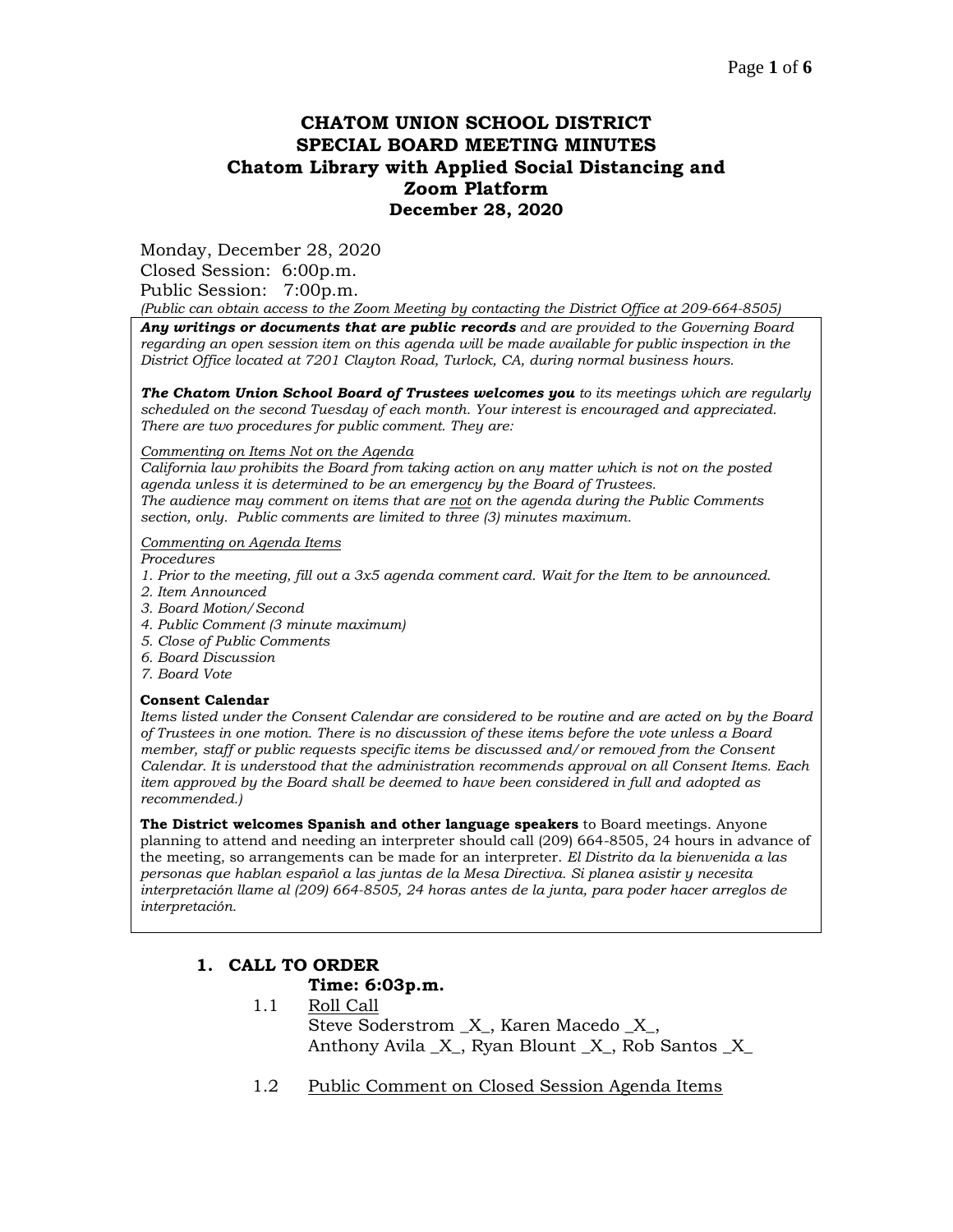1.3 Adjourn to Closed Session APPROVED Motion: Rob Santos Second: Karen Macedo Vote: Ayes 5 Noes 0 Abstentions 0

## **2. CLOSED SESSION**

*Disclosure of Items Discussed in Closed Session (Gov. Code 54947.7)*

- 2.1. Consult with Legal Counsel-Potential Litigation Resulting from Expanding In-Person Classroom Instruction: Government Code Section 54956.9(d)(2)
- 2.2 Public Employees Discipline/Dismissal/Release/Non- reelection/Leaves of Absence/Resignation/Job Share (Gov. Code 44949 (e) and Gov. Code 44955)
- 2.3 Negotiations
- 2.4 Adjournment Back to Public Session

# **3. OPEN SESSION: CALL TO ORDER**

- **Time: 7:04p.m.** 3.1 Roll Call
	- Steve Soderstrom  $X$ , Karen Macedo  $X$ , Anthony Avila \_X\_, Ryan Blount \_X\_, Rob Santos \_X\_
- 3.2 Flag Salute The flag salute was led by Board President, Steve Soderstrom.
- 3.3 Report from Closed Session No report or action was taken during closed session.
- 3.4 Approval of Agenda APPROVED Motion: Rob Santos Second: Anthony Avila Vote: Ayes 5 Noes 0 Abstentions 0

## **4. INFORMATION**

## **5. PUBLIC COMMENT**

Board President, Steve Soderstrom reviewed the procedures for public comments.

The CTA President read a letter on behalf of another teacher that felt safety protocols were not being followed. Some of the examples shared included inconsistent mask usage and visitor requirements. She also shared that she feels that leadership needs improvement and recommended that Administration walk campus at least once a week. Chatom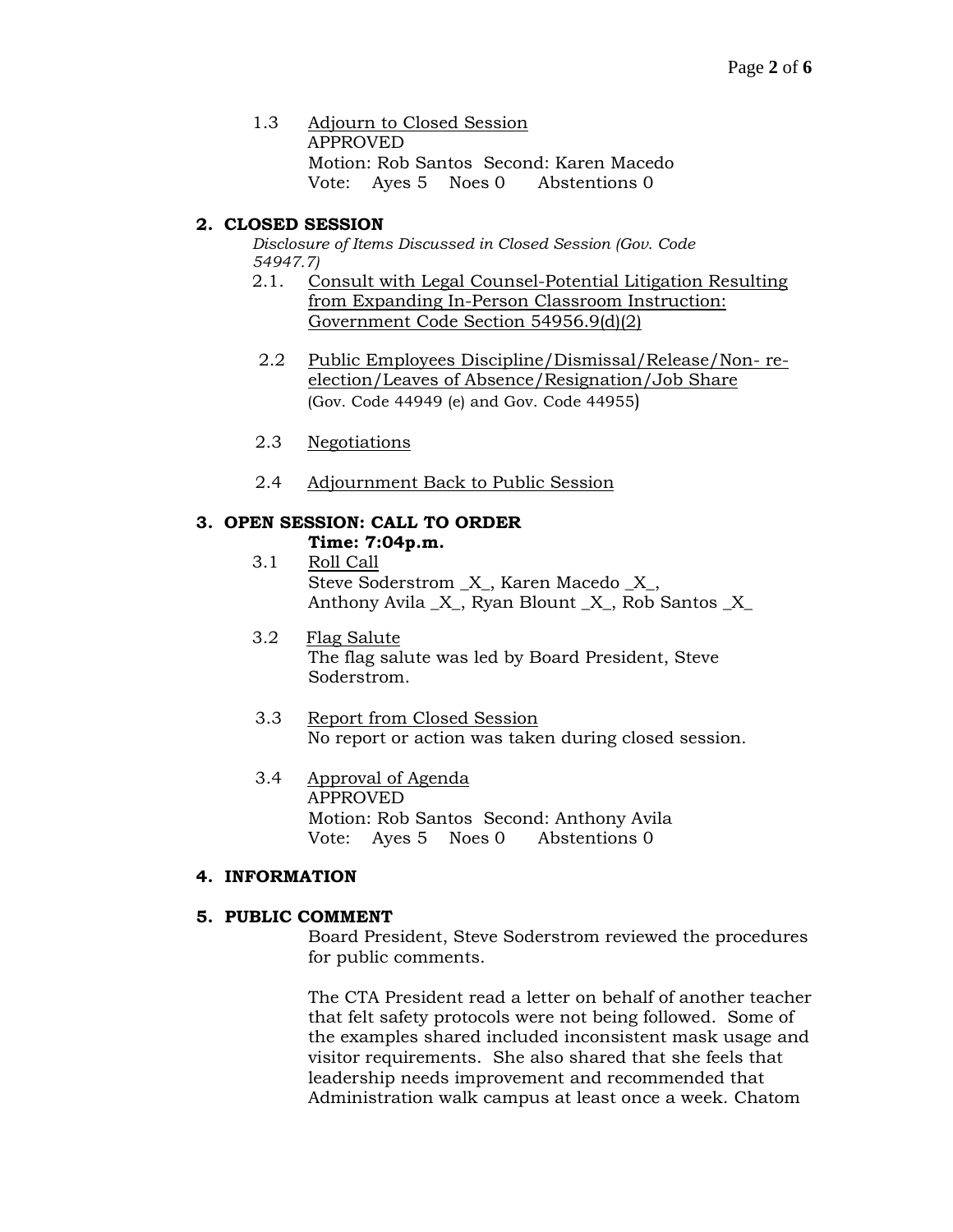Elementary Principal, Sara Cruz responded to the comments by explaining school policy and the requirement of masks. She also reported that any issues concerning non faculty guests on campus has been addressed and safety guidelines are reviewed weekly.

Parents of the Chatom community spoke out in support of reopening regardless of the current Stay-at-Home Order. They reemphasized the urgency of wanting school to be open five full days to support the academic, mental and social needs of the children. A parent commented to the Board to share that her family does great at the District and the schools are doing good, but she would really like to see things move forward and things go back to normal.

Another parent took the opportunity to comment on a few items he had shared at the last Board Meeting. He mentioned that he had spoken with both Principals and the Superintendent and said he was incorrect on some information that he had shared at the prior Board Meeting. He and his family still feel that they will go elsewhere with a heavy heart if the Board does not vote to reopen campus. He expressed that he is disappointed in teachers because he would like to have seen them stand up and speak up in favor to have the students return fully to class.

A few parents spoke on their personal experience with the closure and the effects they have had and support they expected from their teachers.

A fourth-grade student shared that the current hybrid model does not work for her and half the time zoom does not work when she participates in her at home distance learning. It was her request to have school be open five days a week.

A parent suggested more surveys be done to ask each individual and family if they would want to return.

A couple of teachers shared that they agree that students should return for 5 full days of in-person instruction. However, staff and administrators are limited to the requirements placed on them at the county and state level.

A Mt. View teacher shared that she has not heard any of her colleague's state that they do not want to have children back. She also shared that she along with other staff had spent about 40 hours working on multiple plans to reopen the school.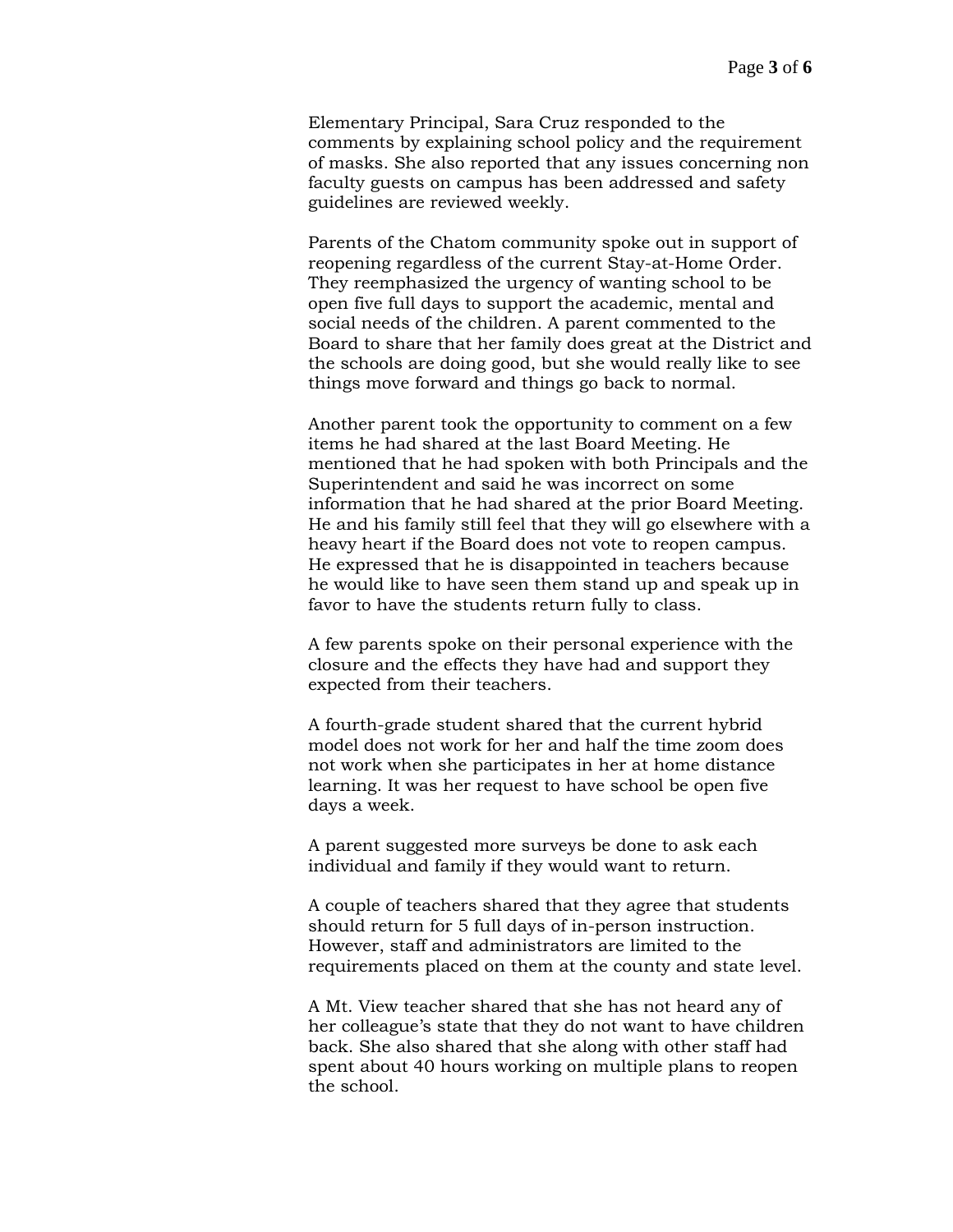A parent shared that she would like for her kids to come back full time but would rather them stay at two days then have to leave the District. She wanted administration oversight and for teachers to be vigilant.

Another Mountain View teacher spoke to clarify comments that were made at the prior Board Meeting. She felt as if her comments were taken out of context. She would love to have her students back five days a week but wanted to do it as safe as possible.

Mt. View Principal, Steve Lewis, spoke on the safety protocols that are in place at Mt. View for all staff and the expectations for students. He informed the Board on the growth that has transpired since the start of the school closure and where we are currently. He appreciates his staff for all of their work and knows that they would all like to return in a normal capacity. COVID has not been easy on any single individual. He appreciates some parents taking the time to call him and ask questions. He encourages other parents who have questions or concerns to reach out as well.

Chatom Elementary Principal, Sara Cruz agreed with what Steve shared and affirmed that the decision to not reopen is not because of staff members not wanting to return. She said they want what is in the best interest of Chatom students.

Mrs. Olvera communicated that Chatom is special because they are a great community. She emphasized how we need to work together to support the needs of the students and school. She stated that she recognizes that students need to be back at school to support their academic and socialemotional needs. She appreciated all of the comments from staff and parents that can be used to make improvements. She also stated an additional survey would be distributed as requested.

### **6. ACTION**

6.1 Vote to Reaffirm Board Action Taken on November 10, 2020 to Specify Reopening Chatom Elementary on January 4, 2021 and Mountain View on January 19, 2021 Board President, Steve Soderstrom introduced Susan Adams the Executive Director of the Central Region School Insurance Group (CRSIG). Susan was present to inform the Board on what it would mean for the District if they moved forward with reopening the school during the State Order without Local Health Officer approval. She stated that the District would be willfully violating County Health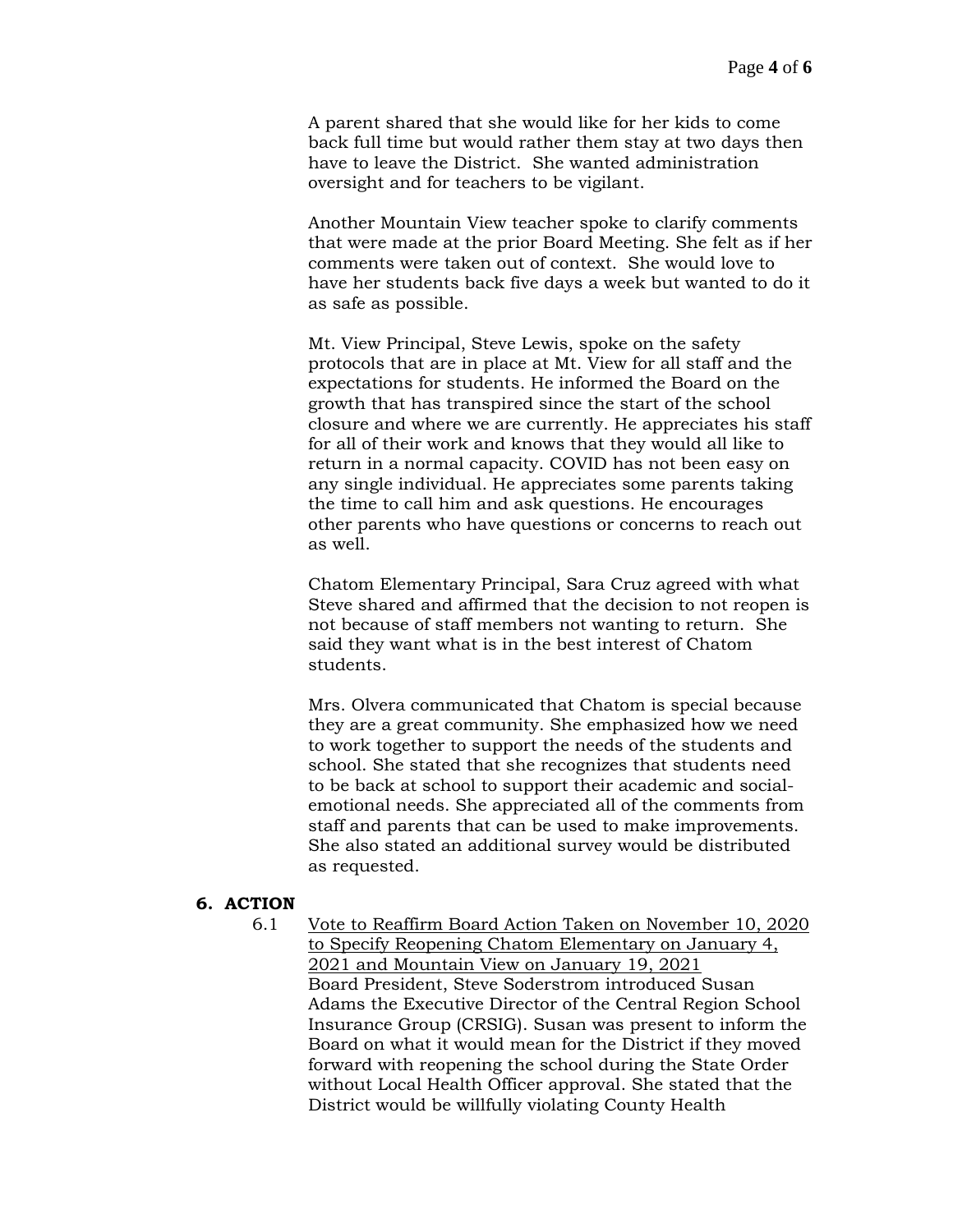Department and State Government Orders therefore our liability coverage would not be available to pay for any COVID-19 related third party claims., nor would there be coverage for Public Officials errors and Omission coverage that is afforded to the Board Members. Chatom would be self-insured for any claims related to COVID-19. She explained that liability coverage specifically excludes intentional acts which is common in most policies. The District would be considered self-insured should a lawsuit or occurrence regarding COVID-19 arise. She also stated that Worker's Compensation coverage, employees contracting COVID-19 while on the job, would be covered claims.

Board Member, Rob Santos commented that he feels that students, staff and families want to come back. The District needs to reopen TK-5th grade January 4, 2021 and 6-8th grade January 19, 2021. He felt that it was a scare tactic. Rob Santos motioned to affirm Board action taken on November 10, 2020 to reopen Chatom Elementary on January 4, 2021 and Mountain View on January 19, 2021.

Board Member Anthony Avila, seconded the motion. Mr. Avila stated he became a Board Member to support the kids. He felt rights are being taken away and students are falling behind. He expressed concern that students are suffering mentally, emotionally and socially.

Board President, Steve Soderstrom articulated that having no insurance liability is a huge risk for the District. The overall wellness of the District needs to be considered.

Karen Macedo expressed that the District needs to remain solvent. Going against the State Governor Order opens the District to possible lawsuits. Mrs. Macedo emphasized that she wishes the District to open as soon as the state and local officials approve the schools to reopen fully.

The action item was put in motion by Rob Santos and seconded by Anthony Avila-

Vote: Steve Soderstrom- No Karen Macedo- No Anthony Avila-Yes/Aye Ryan Blount-No Rob Santos-Yes/Aye

Ayes 2 Noes 3 Abstentions 0